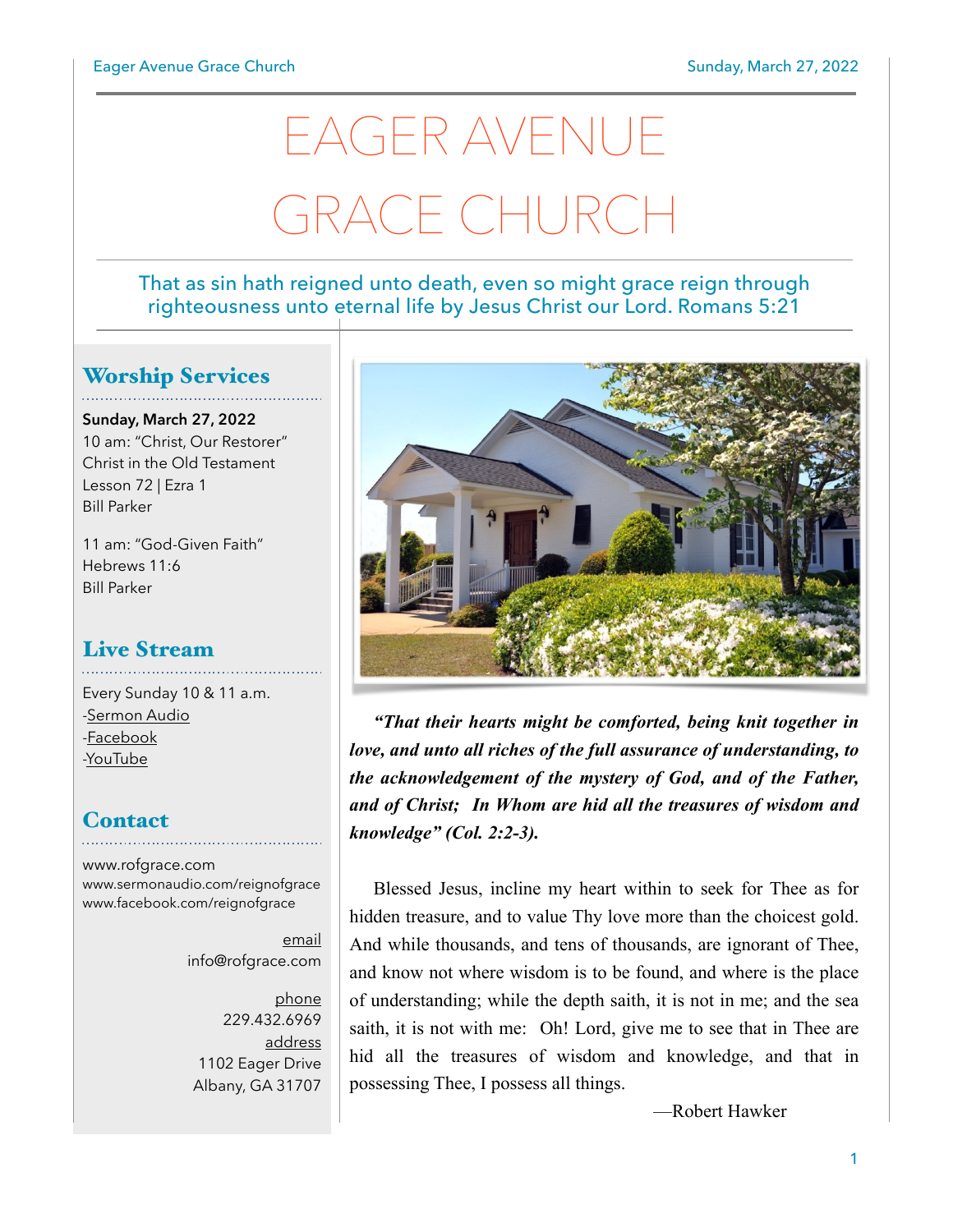## Do We Truly Glorify God?

God reveals His glory to His people in His Word through the glorious Person and finished work of Christ – *"For God, who commanded the light to shine out of darkness, hath shined in our hearts, to give the light of the knowledge of the glory of God in the face of Jesus Christ" (2 Cor. 4:6)*. To glorify God is to be the motivation and goal of our whole lives as sinners saved by grace in and by the Lord Jesus Christ –*"Whether therefore ye eat, or drink, or whatsoever ye do, do all to the glory of God" (1 Cor. 10:31).* To glorify God is to be the motivation and goal of our worship *– "I will praise Thee, O Lord my God, with all my heart: and I will glorify Thy name for evermore" (Psalm 86:12)*. To glorify God is to be the motivation and goal of our witness to the world – *"Let your light so shine before men, that they may see your good works, and glorify your Father which is in heaven" (Matt. 5:16)*. Our very existence as justified and sanctified persons should be to *"to the praise of the glory of His grace, wherein He hath made us accepted in the Beloved" (Eph. 1:6)* so that we can proclaim from our hearts – *"Now unto the King eternal, immortal, invisible, the only wise God, be honour and glory for ever and ever. Amen" (1 Tim. 1:17)*.

 Most people who call themselves "Christian," and who claim to live for the glory of God, actually deny God's glory because it is impossible to glorify God while denying and/or ignoring what God reveals of Himself in His Word. Most perceive God, not from what God reveals in His Word, but as they naturally think within themselves *(Psa. 50:21)*. Most today think of God as one who loves everybody and is trying to save everybody, and who sent Christ to make salvation possible only for those who choose, out of their own goodness and "free will," to believe on Him. This is not the God of the Bible. Most reject God's sovereign, electing grace to save sinners who by nature will not choose Him or believe in Christ. But when Moses asked the Lord, *"I beseech Thee, shew me Thy glory,"* the Lord said, *"I will make all My goodness pass before thee, and I will proclaim the name of the LORD before thee; and will be gracious to whom I will be gracious, and will shew mercy on whom I will shew mercy" (Exod. 33:18-19)*. In dealing with this truth of God's glory, the Apostle Paul wrote that this proves that *"it is not of him that willeth, nor of him that runneth, but of God that sheweth mercy" (Rom. 9:16)*. To understand that God's electing grace is the only source of salvation, that Christ's righteousness imputed is the only ground of salvation, and the Holy Spirit's work in the new birth to give life to dead sinners and bring them to faith in Christ and true repentance is the fruit of salvation truly glorifies God. —Pastor Bill Parker

#### *"For ye were sometimes darkness, but now are ye light in the Lord: walk as children of light" (Eph. 5:8).*

 Keep close to the Word of God, try the doctrines, try the spirits thereby, whether they be of God. The Word of the Lord is a lamp to you, and a light for you; you will do well to make good use of it. When is light so useful as in the night season? It is so now. Therefore, take your lamp, or light, in your hand, and walk closely by the Word of God, wherein you do well to take heed, as unto a light that shineth in a dark place. Blessed is that servant whom the Lord, when He cometh, shall find so doing. --John Gill

 Modern religion has convinced lost religious men and women that God has changed the way He deals with men; therefore, we have to change the way we approach lost sinners. Most religion no longer emphasizes the Doctrines of Grace, but have replaced doctrine with emotionalism and sentimentalism. It seems like doctrine (Scriptural teaching) is a dirty word to this generation. Sadly, most people would rather sing, or give testimonies, or be entertained, than hear about the glorious Person and work of our Lord Jesus Christ. —Pastor Richard Warmack